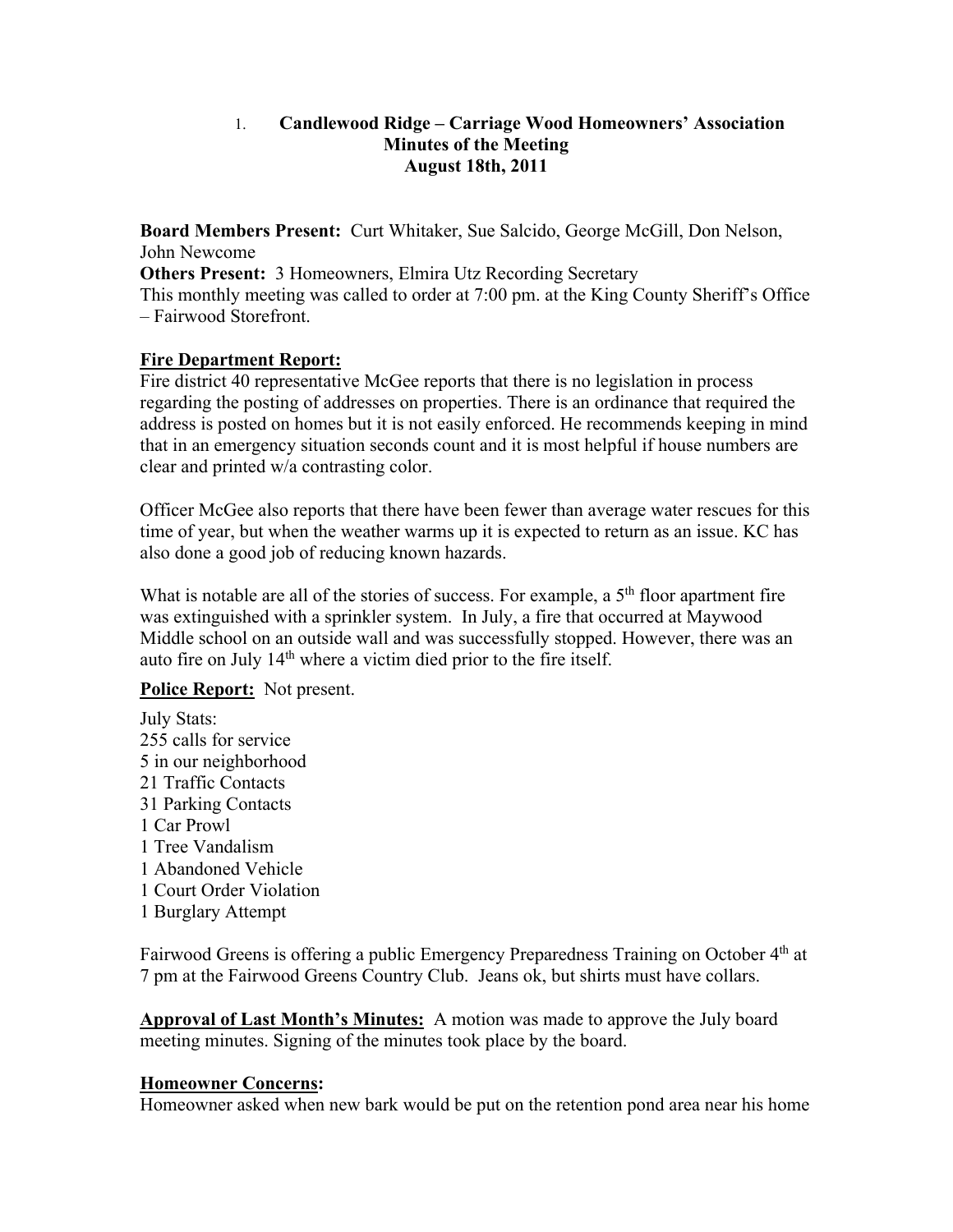in CR near  $176<sup>th</sup>$  PL. The answer provided by the Board is that typically King County maintains these areas but with budget cuts progress has slowed. HO offered to provide labor if the HOA would provide the bark for the project. CAM chairperson will add it to the CAM list for maintenance and follow up with the Homeowner in the short term.

Homeowner asked if there is any HOA regulation regarding noise. The answer is that there is a general CC&R referencing common neighborhood. King County also has noise ordinances.

# **Committee Reports: Treasurer's Report:**

The balance sheet is good with the exception of legal fees; expect \$8000.000 overage for legal for the year. We should experience some under runs in other areas, for example the water bill is very low. At this point, the overall financial picture of the HOA looks pretty strong.

PayPal usage was researched by the treasurer. The simplest way to utilize PayPal for bill collection would be to have an account so individuals can use it. But if the bill is paid with a credit card there will be deducted a 3% fee from the HOA account holder. There is no means of charging the Homeowner for this surcharge as it is expressly forbidden by PayPal. Business account options exist but would also require developer support. The idea of using PayPal for billing is tabled at this time.

# **ACC Report:**

Not Present

# Reminders:

- 1. Reminder Our CC&Rs and Rules and Regulations clearly state that exterior projects such as roofs, painting, fencing, decks, driveways, major landscaping and patios require the submission and approval of an ACC request before commencing the project. The ACC has up to 30 days to respond to an ACC request but tries to respond much sooner than that. It is recommended that if a response to an ACC request has not been received within two weeks, the homeowner should contact the ACC Chairman via email at architecture@crcwhoa.org or by leaving a voice message at  $425-738-8611$ . For emergency type repairs notify the ACC Chairman as indicated above and mention that it is an emergency type situation. Please do not contact the ACC chairman via a home phone number.
- 2. A notebook with samples of colors that provide a range of colors that meet HOA guidelines for repainting homes is available and will be provided upon request. Please contact the ACC chairman as indicated above if you would like to see it.
- 3. Please remember we do not accept ACC request forms via email. Please mail them to CR/CW HOA, PO Box 58397, Renton, WA 98058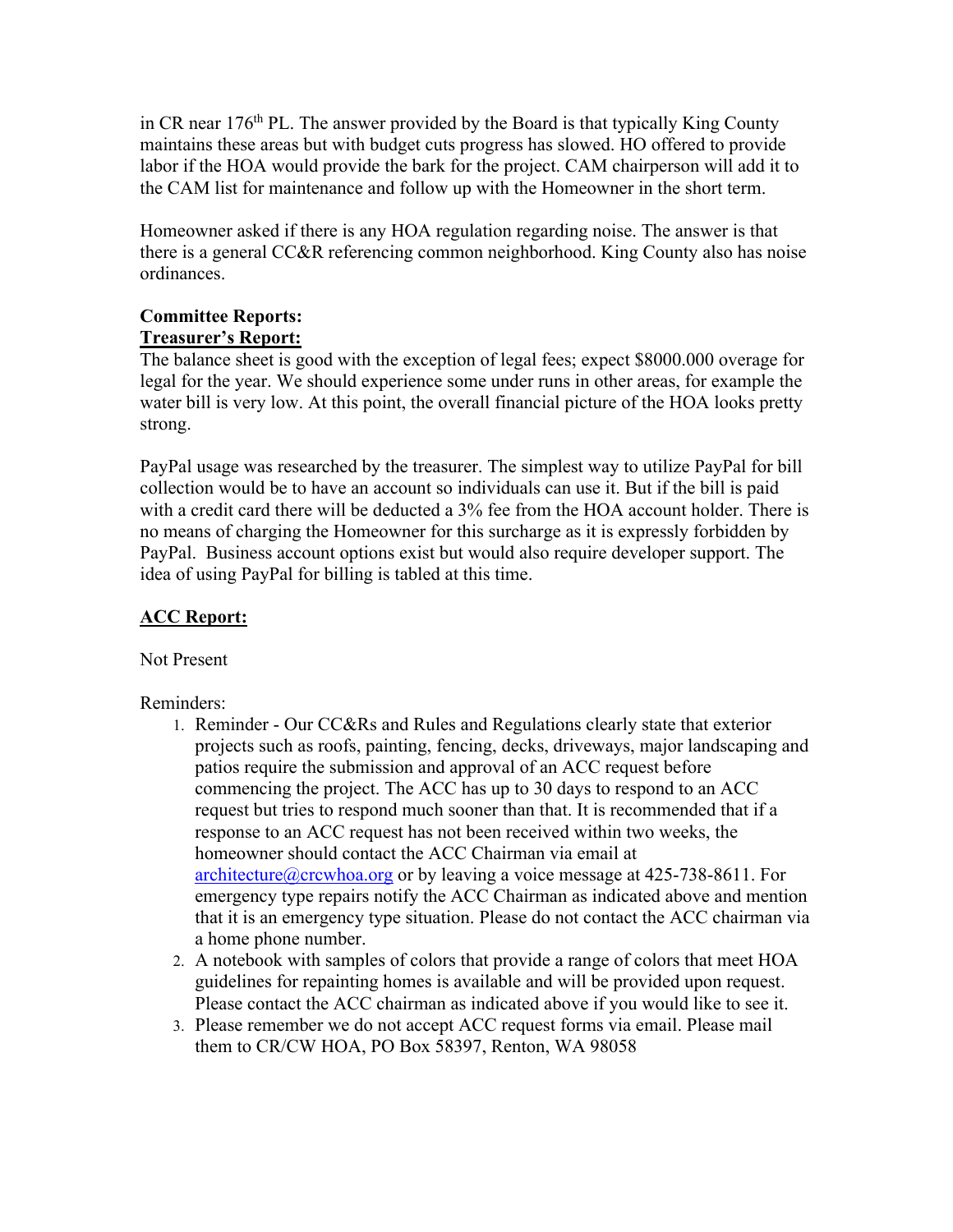### **Common Areas Maintenance Report:**

- Reminder to all Homeowners It is our responsibility (Not King County's) to keep the street drains clear. Please clear the debris and leaves from the drains by your house and at the ends of your street.
- We continue to have branches and trees fall onto the paths at CR Park. Please contact me at <u>commonareas@crcwhoa.org</u> or call 425-738-8611 #80 and leave a message if you notice any trees or branches at either park or any of the Common areas or entrances.
- Twice now at the CR entrance there have been branches and trimmings left on the sidewalk. The first time I thought it fell off someone's truck and I hauled it away. This week there are more and I think it is the Homeowner who's backyard backs up to the entrance. I think he is trimming the branches from the maple trees that hang into his yard, and I intend on trying to contact him this week.
- Canber did the trimming and weeding at the  $3<sup>rd</sup>$  entrance at CW. They also trimmed the branches and weeded at the retention pond in CW.
- Most of the Common areas need barking so I have asked Canber for a quote. The cost would be \$1475 for the areas not done last year.
- $\bullet$  Reminder all dogs must be on leash this is a King County Law as well as our policy in our HOA Parks.
- King County Sheriff Patrols and requests will now be coordinated by the CAM Chair and monthly reports will be submitted before each monthly meeting. Please contact the Board with any areas of concern and we will do our best to accommodate. We have increased patrol hours to 32 hrs. / month because school is out and the better weather.
- Please keep a watch for suspicious Activity and call 911

**Reminder:** Our parks are private parks which exist for the use and enjoyment of HOA residents, their families and guests. They are not public parks. Our park usage rules apply to everyone. Following are some of the rules that have been established to maximize safety, and minimize liability and maintenance cost:

A. Park Hours: 9:00 am to dusk.

B. No Smoking, alcohol, drugs, loud music, golfing, motorized vehicles or **Fireworks** are allowed.

C. Animals must be leashed and owners are responsible for cleaning up after their animals.

#### **Complaints Negotiations Report:**

3 First Letters sent 5 Second Letters Sent 5 Closed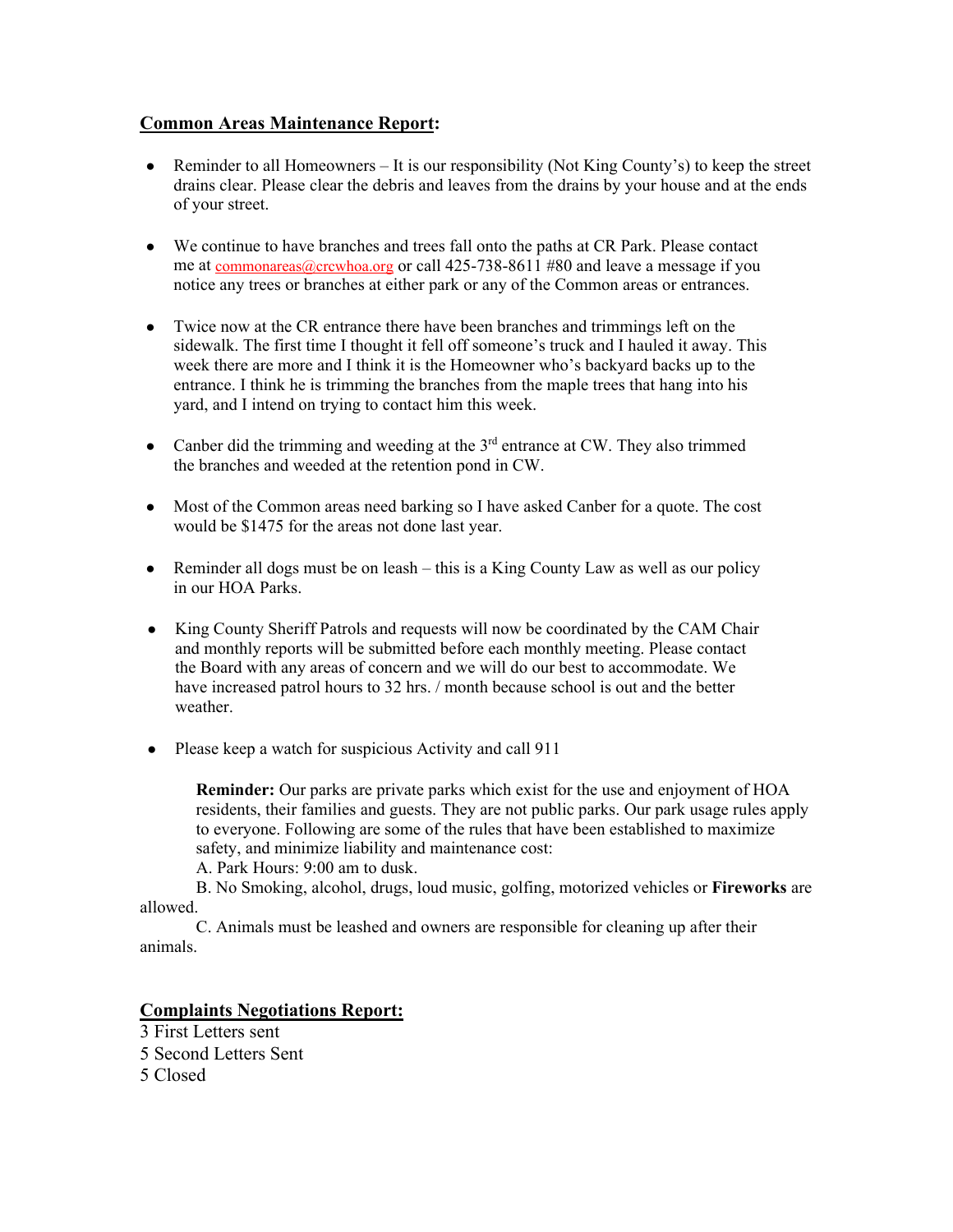4 letters pending.

Thanks to John Newcome for assistance with the drafting of an informal letter. Proposal was made to review the language in the HOA's first notification letter to be friendlier.

Request for ACC affected account #'s to be sent to the Complaints chair for cross check of incoming complaints to ensure the issue isn't already being addressed.

# **Capital Improvement Committee:**

Please contact the board if you have any ideas for Capital Improvements.

### **Legal and Insurance Report:**

Not Present. Report presented by the President.

The HOA has been notified by counsel that there are new HOA laws w/regard to reserves analysis. It doesn't affect our HOA because we don't have enough expenditures to trigger the situation referred to in the legislation. The law is aimed more toward Condominium HOAs.

#### **Nominating Committee**

No meeting this month. The Nominating Committee "Meet and Greet" is scheduled for November 1<sup>st</sup>.

#### **Rental Home / Change of Address Committee**

Changes of Address and Rentals

• Reminder – When HOA correspondence needs to be delivered to an address other than the HOA street address, your HOA needs to be notified in writing of the correct address to send the correspondence. This applies to absentee homeowners who are renting or leasing their homes, homes that are vacant, and homeowners who choose to receive their correspondence at a PO Box or alternate address. In addition homeowners who are renting or leasing are required to comply the provisions of the Leasing/Rental of Homes/Tenants Rules and Regulations.

#### **Old Business:**

Summer event cancelled.

The Board discussed the Homeowner request to remove the newest CR playground because of unauthorized night time noise and activity. The HOA Board has determined that options for improving the situation will continue to be explored, including lights and security patrols, but at this time there is no support for removal of the playground.

The Board discussed the proposed adoption of a fee schedule to allow extended RV parking. The idea is tabled at this time because of concerns about the idea being in conflict with the existing rules and/or appearing that some Homeowners will be permitted to buy a means of circumventing the rules.

Re-alignment of the HOA Board member's terms will be done at the Annual Meeting at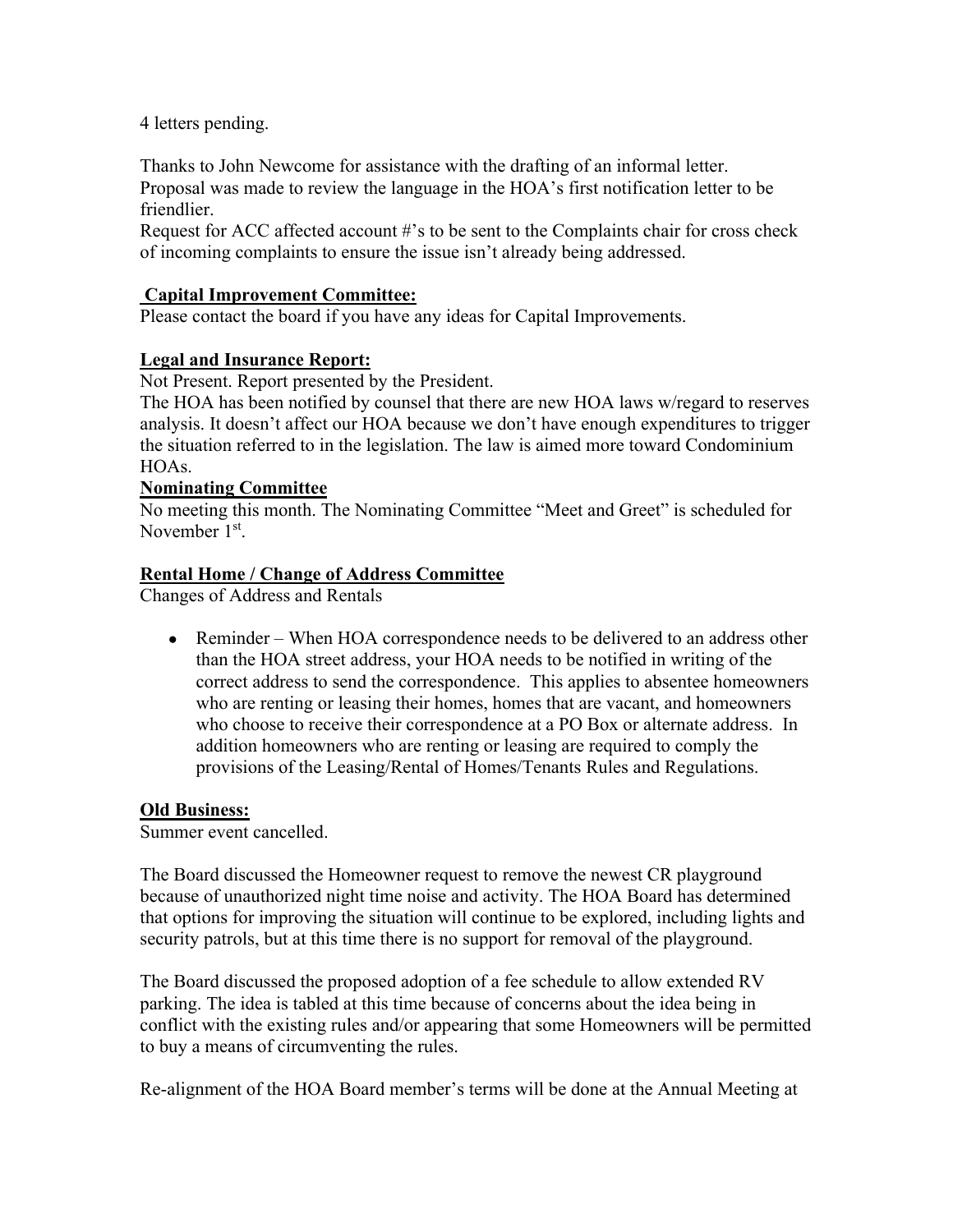the suggestion of the HOA attorney.

# **New Business:**

It was suggested that to improve Homeowner/HOA communication that an option is included on statements to share a Homeowner email address. This idea will likely be adopted as an option for Homeowners.

# **Meeting Adjourned at 8:55**

**Welcoming Committee** – If you are new to the neighborhood and would like an HOA information packet, call the HOA phone number at 425-738-8611 and leave a voice message or send an email request to info@crcwhoa.org.

Homeowner asked if we send welcome packets to renters. Answer is yes we do, if we are notified of the change. Please feel free to notify the HOA if you notice a move happening in your area.

**Special Topics:** Visit our Website and contact the HOA via Email at:

Web – www.crcwhoa.org Email – info@crcwhoa.org

A motion was made to adjourn the meeting at 8:35 pm.

# **Next Board Meetings:**

- September  $20^{th}$ ,  $2011$
- October  $18<sup>th</sup>$ , 2011
- November  $15<sup>th</sup>$ , 2011

Meetings are usually held at **7:00 pm.** at the Sheriff's Office, Albertson's Shopping Center.

All Homeowners are welcome to attend.

# 1. **Candlewood Ridge / Carriage Wood Announcements & Reminders**

**\*ACC Requests** - The HOA CC&Rs and Rules and Regulations documents clearly state that exterior projects such as roofs, painting, fencing, decks and patios require the submission and approval of an ACC request before commencing the project. The ACC has up to 30 days to respond to an ACC request but tries to respond much sooner. It is recommended that if a response to an ACC request has not been received within two weeks, the homeowner contact the ACC Chairperson via email at  $architecture@crcwhoa.org$  or by leaving a voice message at 425-227-4227. ACC request forms can be found in the Fairwood Flyer or on the HOA website at www.crcwhoa.org. *Please do not contact the ACC Chairperson via a home phone number.*

**\*Carriage Wood and Candlewood Ridge Parks** – A policy has been established to maximum safety, minimize liability and maintenance costs, while allowing homeowners of the association to enjoy our parks. Rules to accomplish this include: